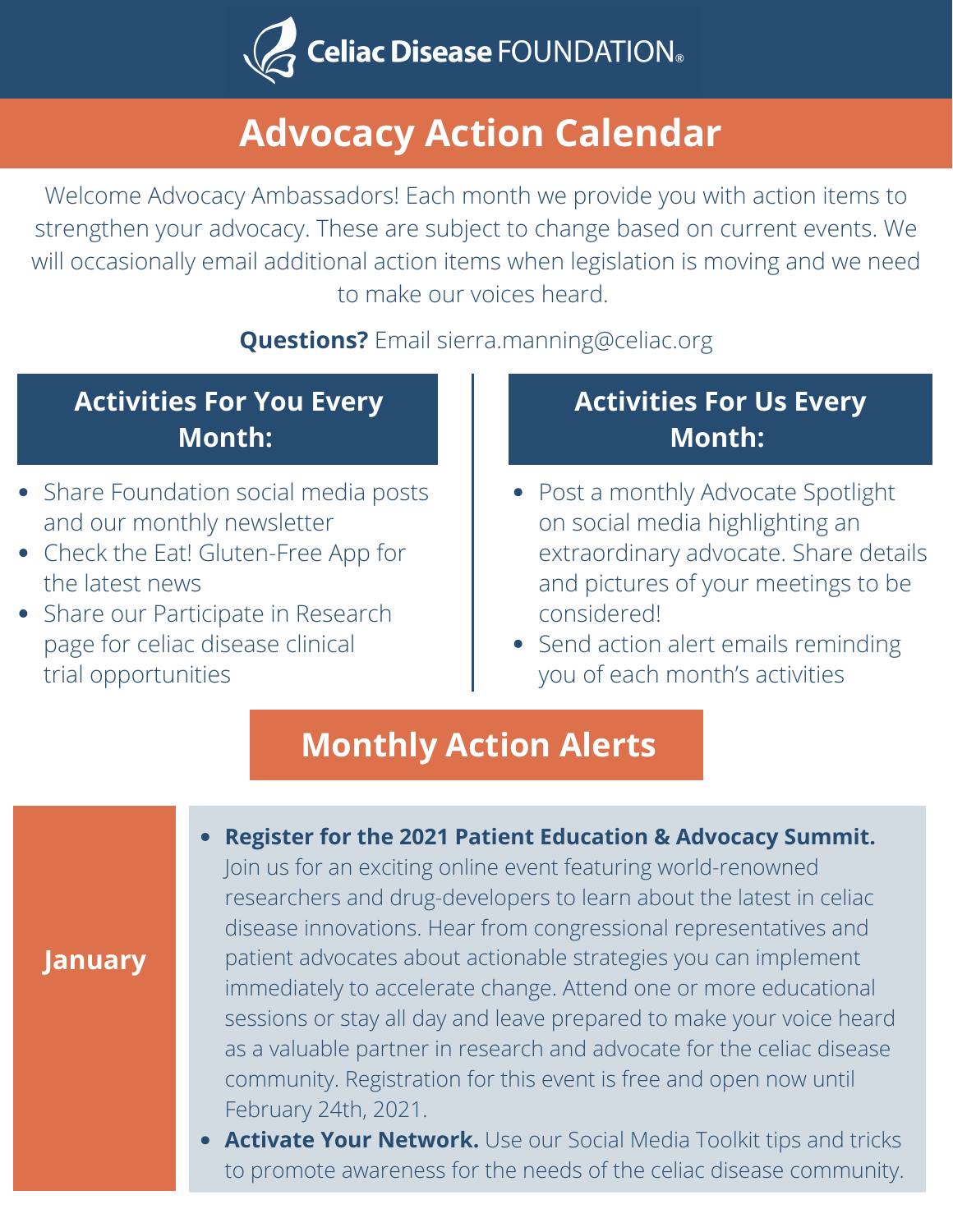| <b>February</b> | Register for the 2021 Patient Education & Advocacy Summit. Join<br>fellow advocates and learn from experts about the latest in celiac disease<br>research and how to effectively advocate for the celiac community.<br>Registration closes on February 24th.<br>• Welcome Members (Back) to Congress. The 117th Congress has<br>convened. Email your Members of Congress a "Welcome Letter" through<br>our Take Action Center, encouraging them to support NIH celiac disease<br>research.                                                                                                                                                |
|-----------------|-------------------------------------------------------------------------------------------------------------------------------------------------------------------------------------------------------------------------------------------------------------------------------------------------------------------------------------------------------------------------------------------------------------------------------------------------------------------------------------------------------------------------------------------------------------------------------------------------------------------------------------------|
| <b>March</b>    | • Attend the 2021 Patient Education & Advocacy Summit. Join<br>fellow advocates on March 4th and learn from experts about the<br>latest in celiac disease research and how to effectively advocate for<br>the celiac community.<br><b>Rally Your Network.</b> Motivate your network to email their<br>Members of Congress through our Take Action Center in support of<br>NIH celiac disease research.                                                                                                                                                                                                                                    |
| April           | • Update Your Story. Familiarize yourself with our policy asks for this<br>Congress. If needed, update your story to tie your personal<br>experiences as a celiac disease patient to these asks. Use our Crafting<br>Your Celiac Disease Story as a guide.<br><b>Update Your 504 Plan.</b> Review the Managing Celiac Disease in<br>Learning Environments Guide to develop or update your child's Celiac<br>Disease Management Plan. Share with your network and your school<br>administration.                                                                                                                                           |
| <b>May</b>      | • Ask for a Proclamation. May is Celiac Awareness Month and May<br>16 is International Celiac Awareness Day. Ask your elected official at<br>any level of government for a proclamation to designate May as<br>Celiac Awareness Month or May 16 as National Celiac Disease<br>Awareness Day. (Check with your official to confirm the lead time for<br>this.)<br><b>Promote Awareness.</b> Share our Raise It. Give It. Get It. Campaign to<br>receive gluten-free goodies for donations received or made for celiac<br>disease research. Make an even greater impact by sharing our May<br>Celiac Awareness Month posts on social media. |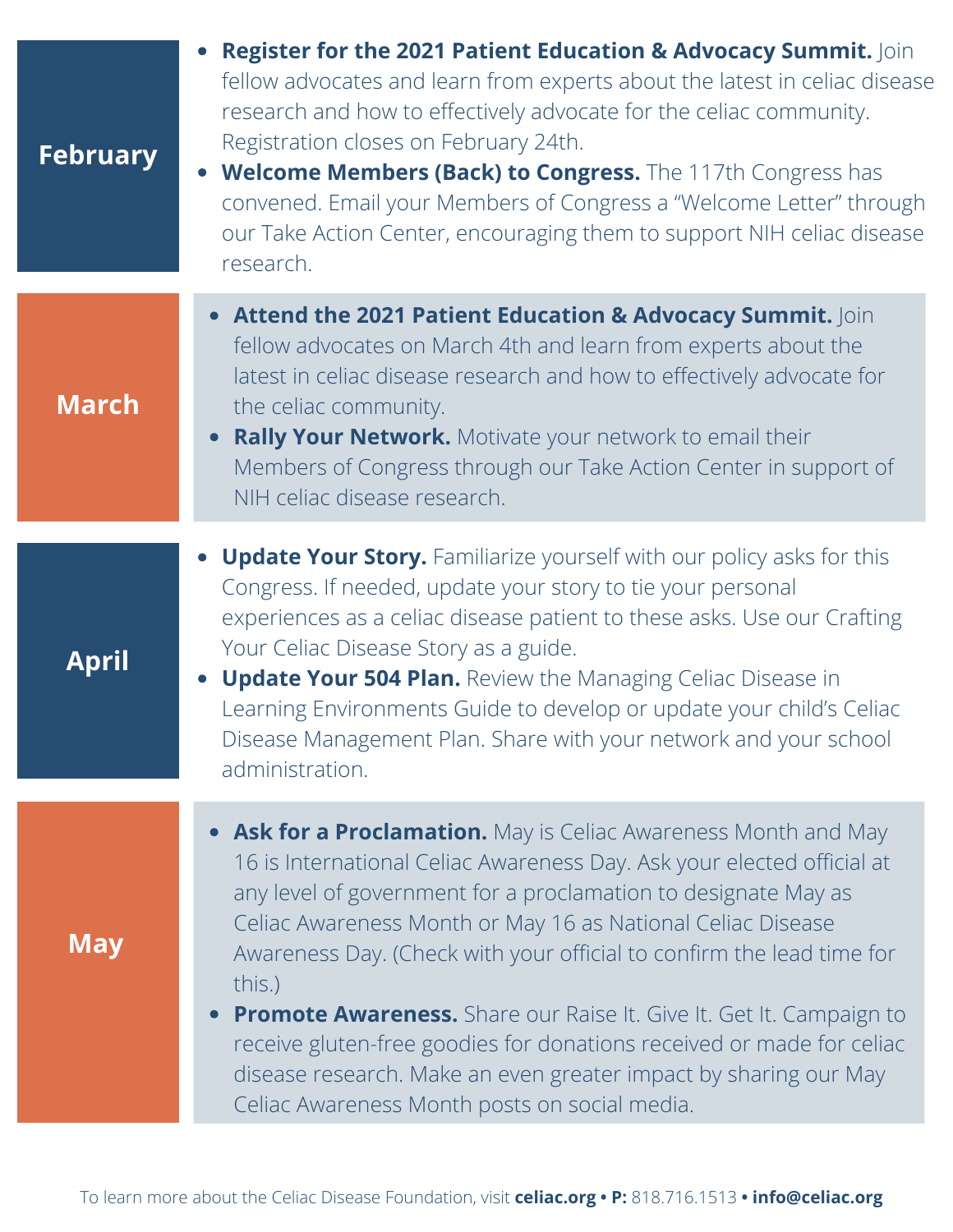| June             | Prepare for August In-District Virtual Visits. Familiarize yourself<br>with our policy asks for this Congress and why NIH funding for celiac<br>disease research is critical to finding treatments and a cure. Start<br>Crafting Your Celiac Disease Story.<br><b>Educate About School Accommodations.</b> Share the Voluntary<br>$\bullet$<br>Recommendations for Managing Celiac Disease in Learning<br>Environments guide with your network.                                                                 |
|------------------|-----------------------------------------------------------------------------------------------------------------------------------------------------------------------------------------------------------------------------------------------------------------------------------------------------------------------------------------------------------------------------------------------------------------------------------------------------------------------------------------------------------------|
| <b>July</b>      | • Practice Your Pitch. Prepare for your Congressional meetings by<br>sending your written or recorded meeting script to<br>sierra.manning@celiac.org for feedback. Keep your script focused on<br>why NIH research funding for celiac disease is critical to finding<br>treatments and a cure.<br><b>Update Your iCureCeliac Data.</b> Researchers need to know how<br>celiac disease affects patients over time. Complete the COVID-19 and<br>Celiac Disease survey to show how the pandemic has affected you. |
| <b>August</b>    | <b>• Contact Your Members of Congress.</b> Contact your Members of<br>Congress by phone, email, or participate in a virtual town hall meeting<br>or other event and ask them to support NIH funding for celiac disease<br>research. See How to Set Up Meetings with Your Legislators.<br>Promote the Student Ambassador Program. Share with your<br>network how they can virtually promote celiac disease awareness in<br>communities and classrooms by becoming a Student Ambassador.                          |
| <b>September</b> | <b>Inspire Your Network.</b> Share details of your Congressional<br>$\bullet$<br>meetings on social media and be considered for the monthly<br>Advocate Spotlight.<br><b>Register for the CDF Turkey Trot.</b> The CDF Turkey Trot 5K is our<br>$\bullet$<br>inspirational, annual fundraising event that supports celiac disease<br>research. Join us on November 13 & 14 as we move for a cure<br>together!                                                                                                   |